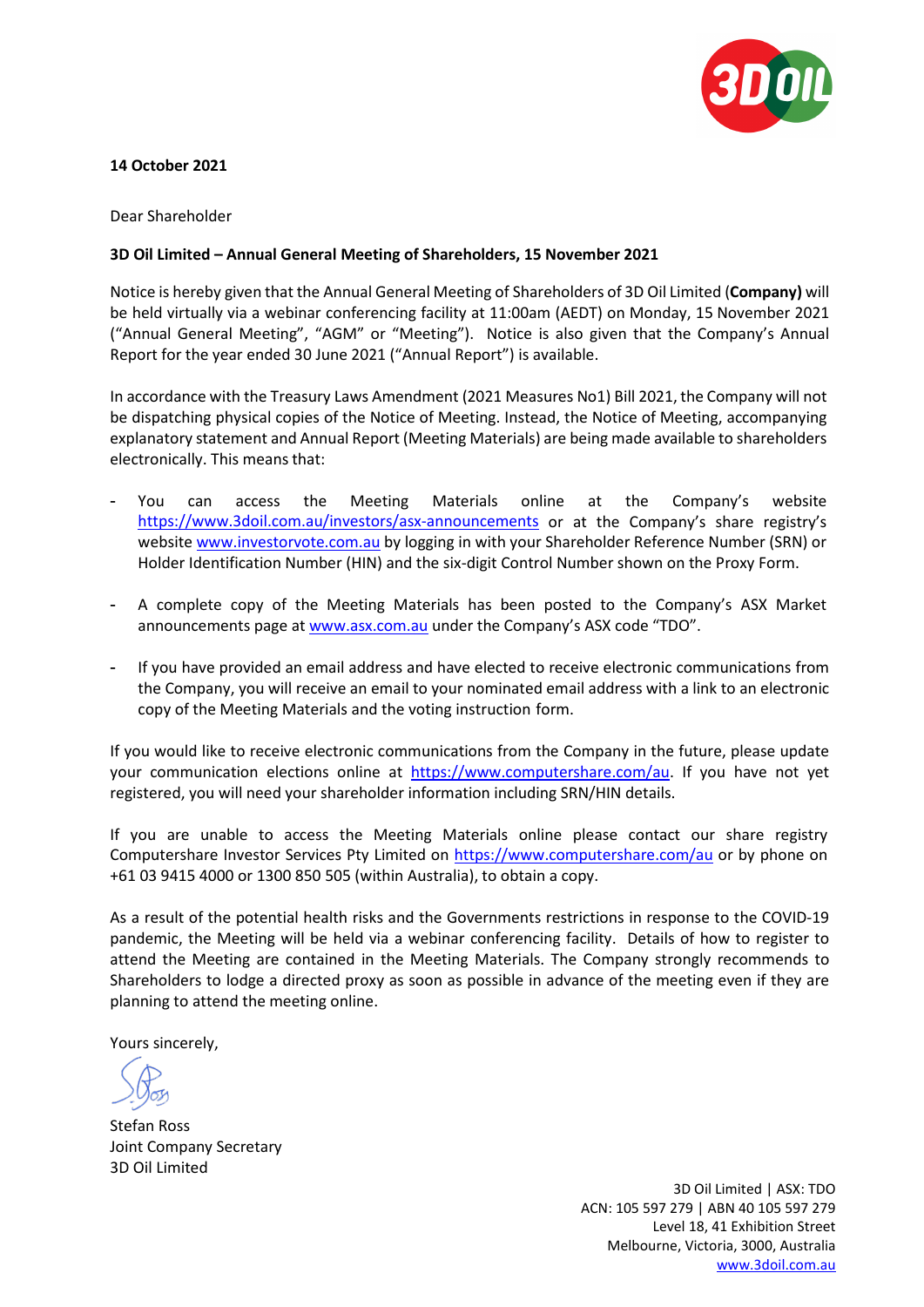

**3D OIL LIMITED ACN 105 597 279**

# **Notice of Annual General Meeting**

**Explanatory Statement and Proxy Form**

Date of Meeting: **Monday, 15 November 2021**

Time of Meeting: **11:00AM (AEDT)**

Due to the ongoing COVID-19 pandemic, the meeting will be held virtually via a webinar conferencing facility. If you are a shareholder who wishes to attend and participate in the virtual meeting, please register in advance as per the instructions outlined in this Notice of Meeting. Shareholders are strongly encouraged to lodge their completed proxy forms in accordance with the instructions in this Notice of Meeting.

Following recent modifications brought to the Corporations Act 2001 which renewed the temporary relief for companies to use electronic communications to send meeting materials, no hard copy of the Notice of Annual General Meeting and Explanatory Statement will be circulated. The Notice of Meeting has been given to those entitled to receive by use of one or more technologies. The Notice of Meeting is also available on the Australian Securities Exchange Announcement platform and on the Company's website [www.3doil.com.au/.](http://www.3doil.com.au/)

*This Notice of Annual General Meeting and Explanatory Statement should be read in its entirety. If Shareholders are in doubt as to how they should vote, they should seek advice from their accountant, solicitor, or other professional advisor without delay*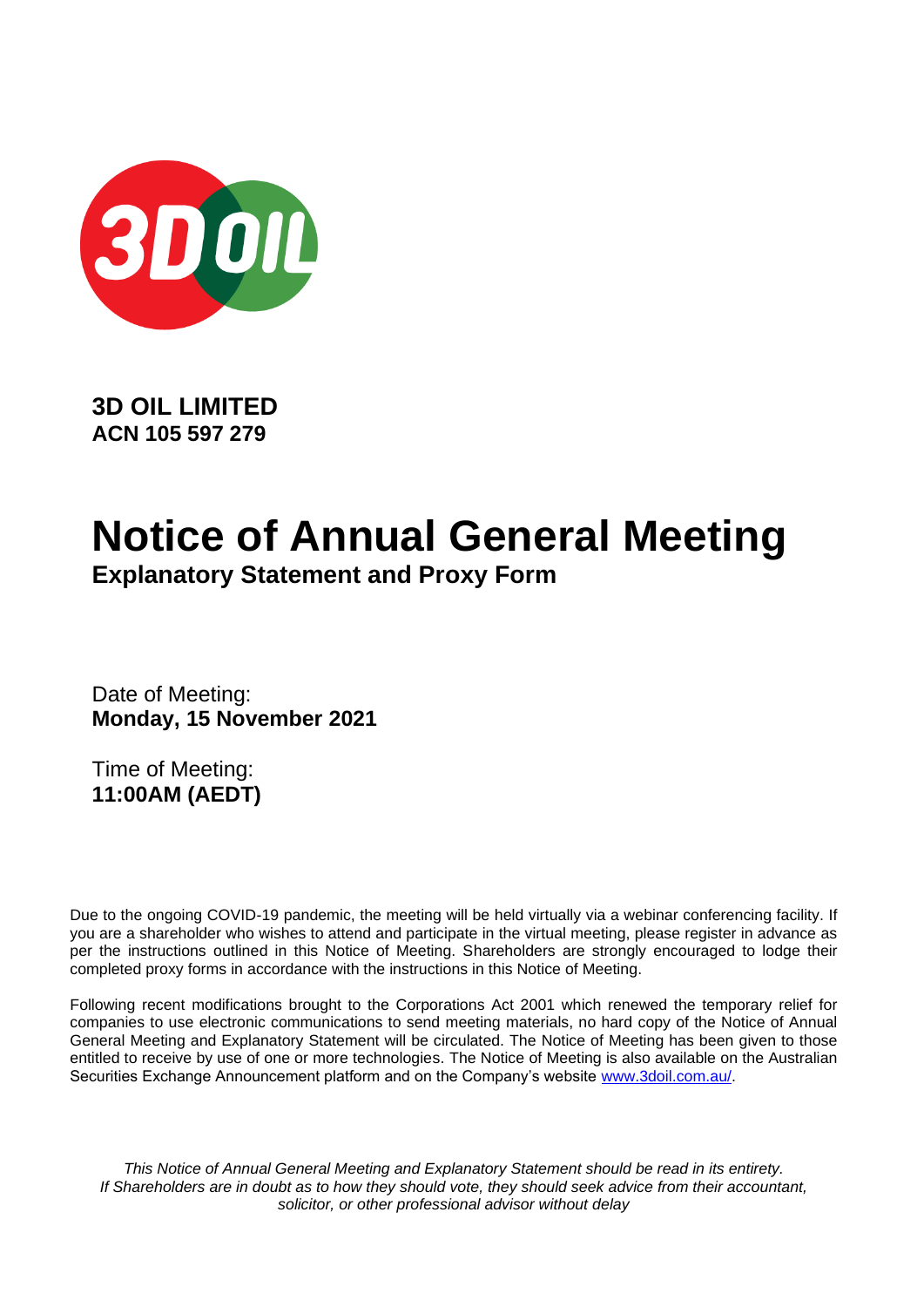# **3D OIL LIMITED**

**ACN 105 597 279**

**Registered office: Level 18, 41 Exhibition Street, Melbourne, Victoria 3000**

**Notice is hereby given that the Annual General Meeting of Members of 3D Oil Limited ("3D Oil" or the "Company") will be held virtually via a webinar conferencing facility at 11.00am (AEDT) on Monday, 15 November 2021 ("Annual General Meeting", "AGM" or "Meeting").**

The health and safety of members and personnel, and other stakeholders, is the highest priority and the Company is acutely aware of the current circumstances as a result of COVID-19. While the COVID-19 situation remains volatile and uncertain, based on the best information available to the Board at the time of the Notice, the Company will conduct a poll on the resolutions in the Notice using the proxies filed prior to the Meeting.

Shareholders are encouraged to submit their proxies as early as possible, and in any event, prior to the cut-off date for proxy voting as set out in the Notice. To lodge your proxy, please follow the directions on your personalised proxy form.

Shareholders attending the AGM virtually will be able to ask questions and the Company has made provision for Shareholders who register their attendance before the start of the meeting to also cast their votes on the proposed resolutions at the AGM.

The virtual meeting can be attended using the following details:

**When:** Monday, 15 November 2021 at 11:00am (AEDT) **Topic:** 3D Oil Limited Annual General Meeting

#### **Register in advance for the virtual meeting:**

[https://us02web.zoom.us/webinar/register/WN\\_dapBQgjJSzKvJ5aH\\_JBlcQ](https://us02web.zoom.us/webinar/register/WN_dapBQgjJSzKvJ5aH_JBlcQ)

After registering, you will receive a confirmation email containing information about joining the meeting. As noted previously, the Company strongly recommends its shareholders to lodge a directed proxy as soon as possible in advance of the meeting even if they are planning to attend the meeting online. The Company will conduct a poll on each resolution presented at the meeting. The Company will accept questions during the meeting either by submitting a question through the Q&A box located on screen or by raising the hand function also located on screen at which point the Company will allow your question verbally.

The Company is happy to accept and answer questions submitted prior to the meeting by email to [sross@leydinfreyer.com.au.](mailto:sross@leydinfreyer.com.au) The Company will address relevant questions during the meeting or by written response after the Meeting (subject to the discretion of the Company not to respond to unreasonable and/or offensive questions). If the situation in relation to COVID-19 were to change in a way that affected the position above, the Company will provide a further update ahead of the Meeting by releasing an announcement to ASX.

Any shareholders who wish to attend the AGM online should therefore monitor the Company's website and its ASX announcements for any updates about the AGM. If it becomes necessary or appropriate to make alternative arrangements for the holding or conducting of the meeting, the Company will make further information available through the ASX website at asx.com.au (ASX: TDO) and on its website at [www.3doil.com.au/.](http://www.3doil.com.au/)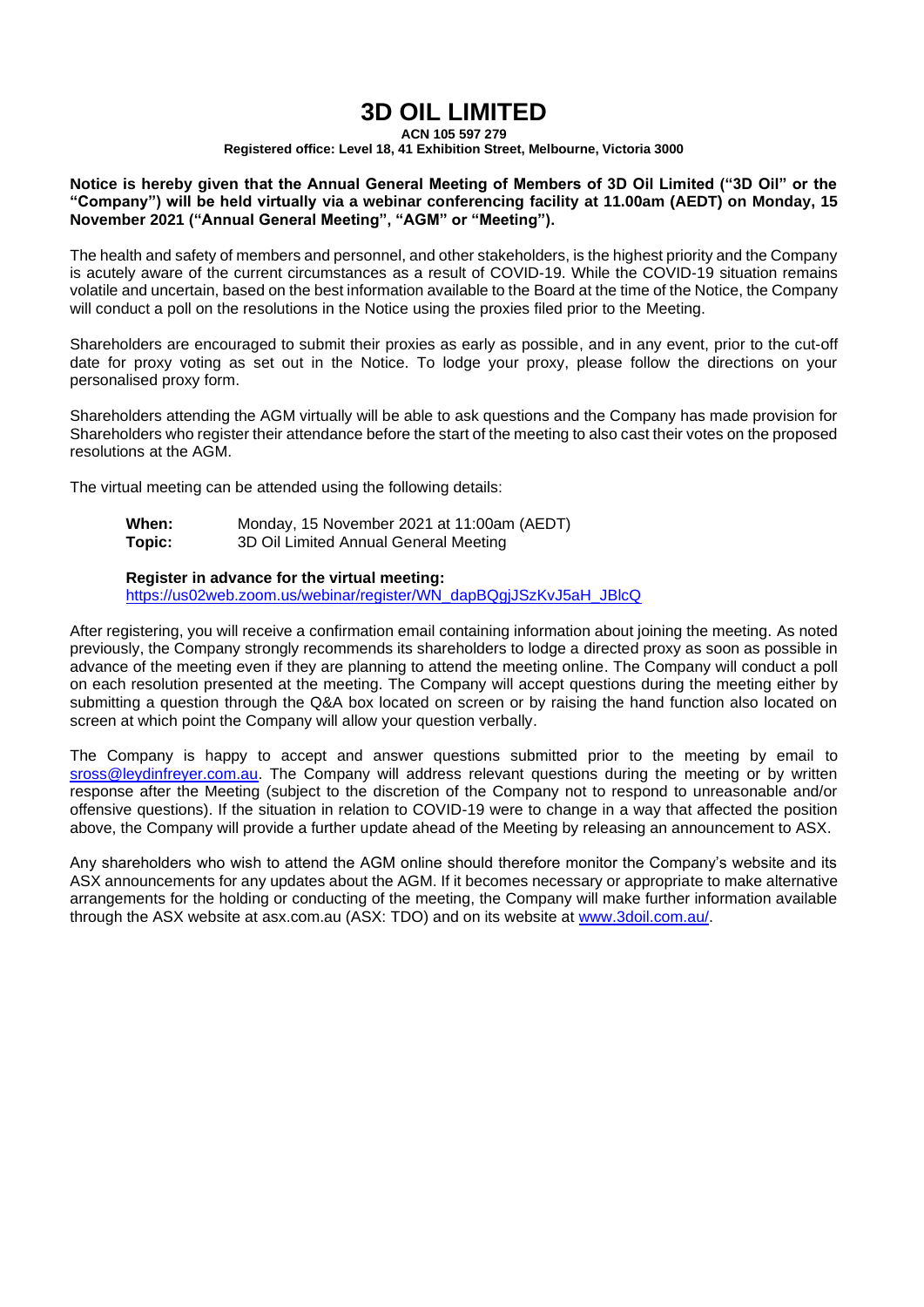# **3D OIL LIMITED**

**ACN 105 597 279**

**Registered office: Level 18, 41 Exhibition Street, Melbourne, Victoria 3000**

# **AGENDA**

The Explanatory Statement and proxy form which accompany and form part of this Notice, include defined terms and describe in more detail the matters to be considered. Please consider this Notice, the Explanatory Statement and the proxy form in their entirety.

#### **ORDINARY BUSINESS**

#### **Receipt and consideration of Accounts & Reports**

To receive and consider the Financial Report of the Company and the Directors' Report (including the Remuneration Report) and Auditor's Report as set out in the Company's Annual Report for the year ended 30 June 2021.

*Note: Except for as set out in Resolution 1, there is no requirement for shareholders to approve these reports. Accordingly, no resolution will be put to shareholders on this item of business.*

#### **Resolution 1: Adoption of Remuneration Report**

To consider and, if thought fit, to pass the following resolution as an **ordinary resolution**:

*"That for the purpose of section 250R(2) of the Corporations Act 2001 and for all other purposes, the Remuneration Report (included in the Directors' report) for the financial year ended 30 June 2021 be adopted."*

#### **Resolution 2: Re-election of Mr Leo De Maria as a Director of the Company**

To consider and, if thought fit, pass the following resolution as an **ordinary resolution**:

*"That Mr Leo De Maria, who retires by rotation as a Director in accordance with the Constitution of the Company and being eligible, offers himself for re-election as a Director of the Company."*

#### **SPECIAL BUSINESS**

#### **Resolution 3: Approval of 10% Placement Facility**

To consider and, if thought fit, pass the following resolution as a **special resolution**:

*""That, pursuant to and in accordance with Listing Rule 7.1A and for all other purposes, Shareholders approve the issue of Equity Securities up to 10% of the issued capital of the Company (at the time of the issue) calculated in accordance with the formula prescribed in Listing Rule 7.1A.2 and on the terms and conditions in the Explanatory Statement."*

**BY ORDER OF THE BOARD**

**Stefan Ross Joint Company Secretary** Dated: 14 October 2021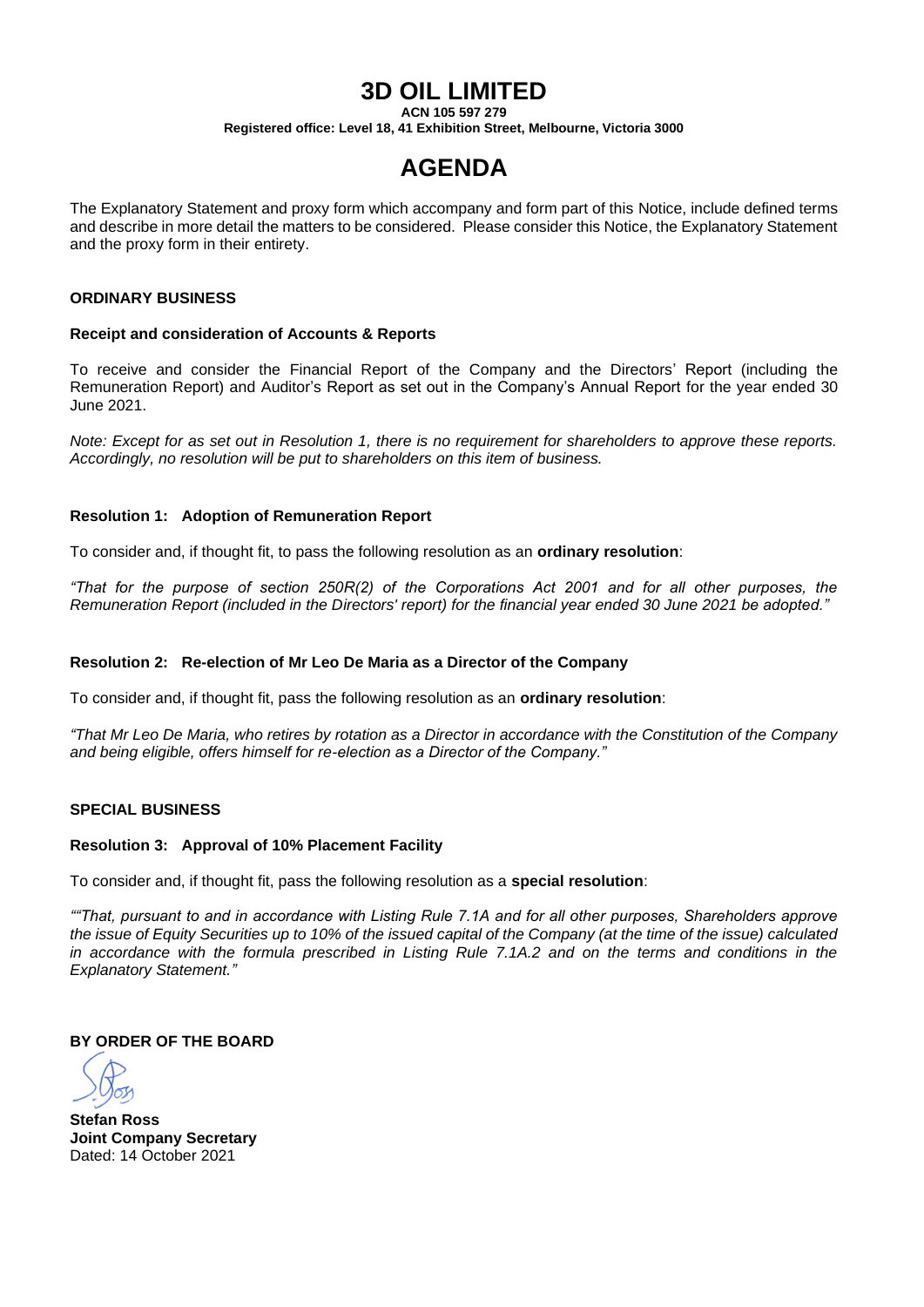#### **Notes**

- **1. Entire Notice:** The details of the resolution contained in the Explanatory Notes accompanying this Notice of Meeting should be read together with, and form part of, this Notice of Meeting.
- **2. Record Date:** The Company has determined that for the purposes of the Annual General Meeting, shares will be taken to be held by the persons who are registered as holding the shares at 7.00pm (AEDT) on the date 48 hours before the date of the Annual General Meeting. Only those persons will be entitled to vote at the Annual General Meeting and transfers registered after that time will be disregarded in determining entitlements to attend and vote at the Annual General Meeting.

#### **3. Proxies**

- a. Votes at the Annual General Meeting may be given personally or by proxy, attorney or representative.
- b. Each shareholder has a right to appoint one or two proxies.
- c. A proxy need not be a shareholder of the Company.
- d. If a shareholder is a company, it must execute under its common seal or otherwise in accordance with its constitution or the Corporations Act.
- e. Where a shareholder is entitled to cast two or more votes, the shareholder may appoint two proxies and may specify the proportion of number of votes each proxy is appointed to exercise.
- f. If a shareholder appoints two proxies, and the appointment does not specify the proportion or number of the shareholder's votes, each proxy may exercise half of the votes. If a shareholder appoints two proxies, neither proxy may vote on a show of hands.
- g. A proxy must be signed by the shareholder or his or her attorney who has not received any notice of revocation of the authority. Proxies given by corporations must be signed in accordance with the corporation's constitution and Corporations Act.
- h. To be effective, Proxy Forms must be received by the Company's share registry (Computershare Investor Services Pty Limited) no later than 48 hours before the commencement of the Annual General Meeting, this is no later than 11:00am AEDT on Saturday, 13 November 2021. Any proxy received after that time will not be valid for the scheduled meeting.
	- i. By post to Computershare Investor Services Pty Limited, GPO Box 242, Melbourne Victoria 3001
	- ii. By fax to 1800 783 447 (within Australia) or +61 3 9473 2555 (outside Australia)
	- iii. Online by going t[o www.investorvote.com.au](http://www.investorvote.com.au/) or by scanning the QR code found on the enclosed proxy form with your mobile device
	- iv. For Intermediary Online subscribers only (custodians) please visit [www.intermediaryonline.com](http://www.intermediaryonline.com/) to submit your voting intentions

#### **4. Corporate Representative**

Any corporate shareholder who has appointed a person to act as its corporate representative at the Meeting should provide that person with a certificate or letter executed in accordance with the Corporations Act authorising him or her to act as that company's representative. The authority may be sent to the Company and/or registry in advance of the Meeting or handed in at the Meeting when registering as a corporate representative.

#### **5. How the Chairman will vote Undirected Proxies**

Subject to the restrictions set out in Note 6 below, the Chair of the meeting will vote undirected proxies in favour of all of the proposed resolutions.

#### **6. Voting Exclusion Statement:**

#### **Resolution 1**

In accordance with sections 250R(4) and 250BD(1) of the Corporations Act, a vote must not be cast (in any capacity, including as a proxy), and the Company will disregard any votes purported to be cast, on this resolution by, or on behalf of, a member of the Key Management Personnel, details of whose remuneration are included in the remuneration report, or a Closely Related Party of such a member (**KMP voter**), unless the KMP voter is casting a vote on this resolution on behalf of a person who is not a KMP voter (including as a proxy) and either:

(a) the KMP voter is appointed as a proxy by writing that specifies the way the proxy is to vote on the resolution; or

- (b) the KMP voter is the Chair of the meeting and the appointment of the Chair as proxy:
	- a. does not specify the way the proxy is to vote on the resolution; and
	- b. expressly authorises the chair to exercise the proxy even if the resolution is connected directly or indirectly with the remuneration of a member of the key management personnel for the Company or the consolidated entity.

If you appoint the Chairman as your proxy and you do not direct the Chairman how to vote, you will be expressly authorising the Chairman to exercise the proxy even if the relevant resolution is connected directly or indirectly with the remuneration of a member of the Key Management Personnel for the Company.

If the Chair of the Meeting is appointed as a proxy for a person who is permitted to vote on Resolution 1, the Chair will vote any proxies which do not indicate on their Proxy Form the way the Chair must vote, in favour of Resolution 1. In exceptional circumstances, the Chair may change his or her voting intention on the Resolution, in which case an ASX announcement will be made. Shareholders may also choose to direct the Chair to vote against the Resolution or to abstain from voting.

If you purport to cast a vote other than as permitted above, that vote will be disregarded by the Company (as indicated above) and you may be liable for breaching the voting restrictions that apply to you under the Corporations Act.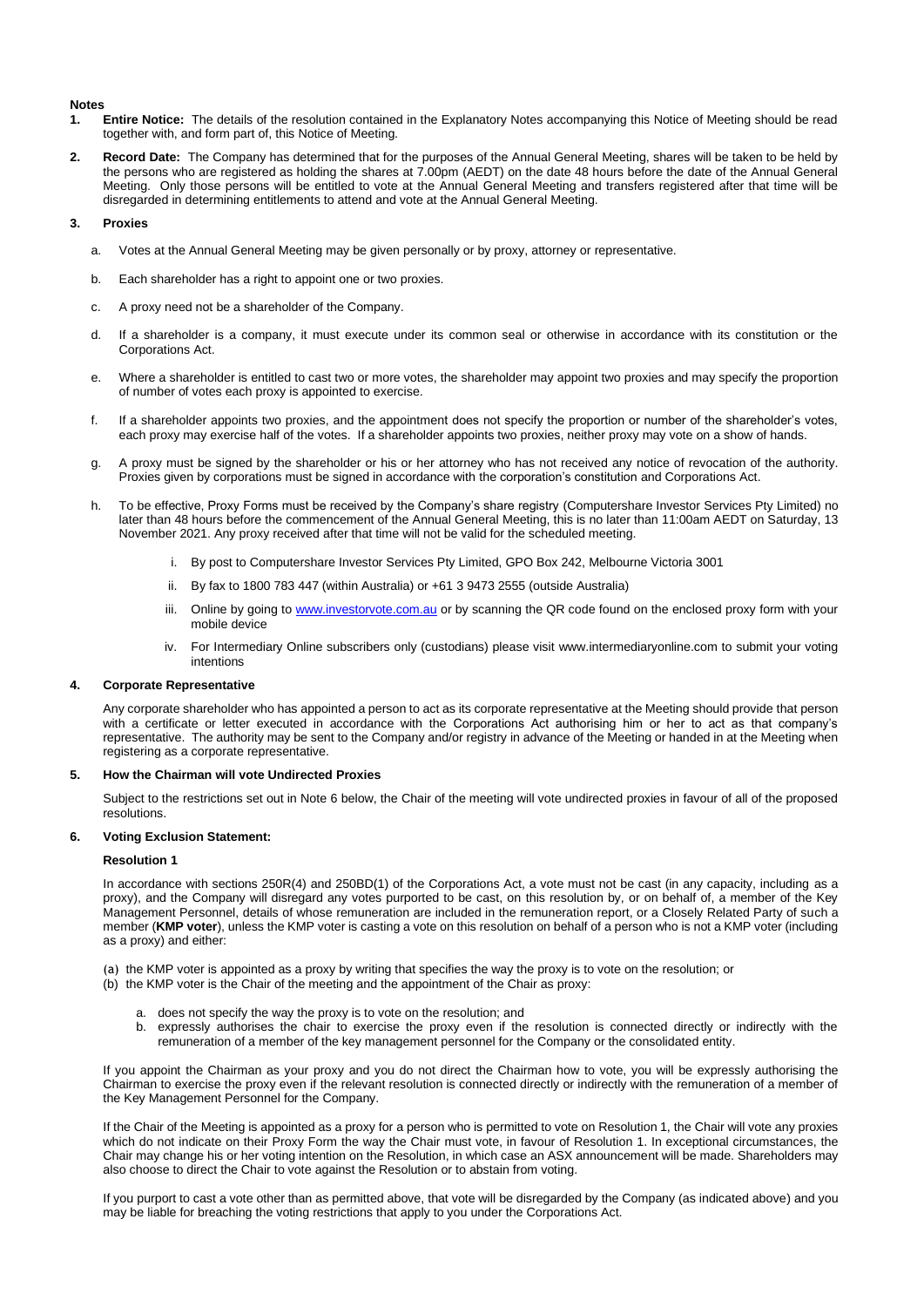#### **Resolution 2**

There are no voting exclusions on this resolution.

#### **Resolution 3**

As at the date of dispatch of this Notice, the Company is not proposing to make an issue of Equity Securities under Listing Rule 7.1A.2 and, therefore, a voting exclusion statement is not required by Listing Rule 7.3A.7.

#### **7. Special Resolution:**

Resolution 3 is proposed as a special resolution. For a special resolution to be passed, at least 75% of the votes validly cast on the resolution by shareholders (by number of shares) must be in favour of the resolution.

#### **8. Enquiries**

Shareholders are invited to contact the Joint Company Secretary, Stefan Ross on +61 3 9650 9866 if they have any queries in respect of the matters set out in these documents.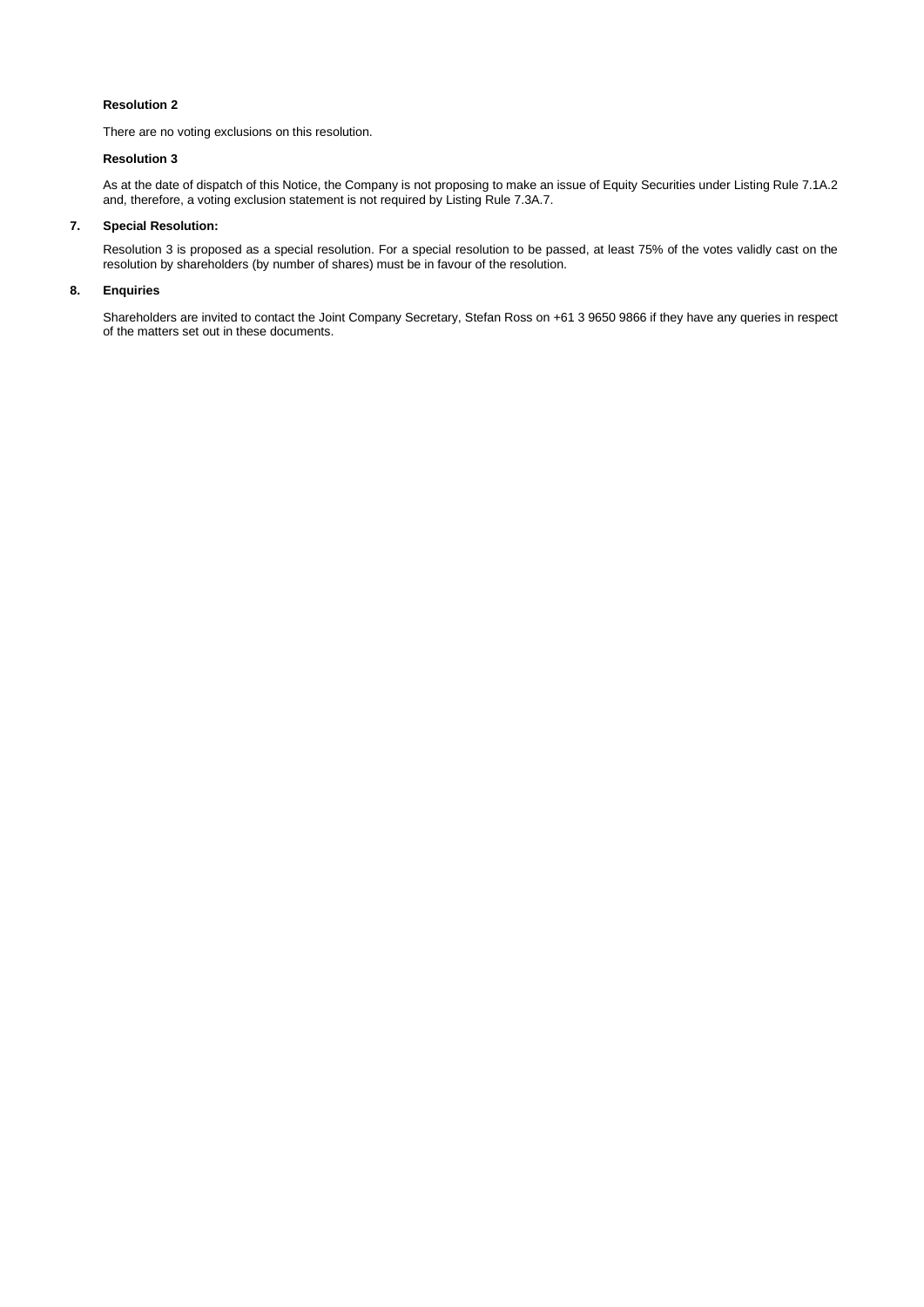# **EXPLANATORY STATEMENT**

#### **Purpose of Information**

This Explanatory Statement ("**Statement**") accompanies and forms part of the Company's Notice of Annual General Meeting ("**Notice**") for the 2021 Annual General Meeting ("**Meeting**") to be held virtually via a webinar conferencing facility at 11.00am (AEDT) on Monday, 15 November 2021.

The Notice incorporates, and should be read together, with this Statement

#### **Receipt and consideration of Accounts & Reports**

A copy of the Annual Report for the financial year ending 30 June 2021 which incorporates the Company's financial report, reports of the Directors (including the Remuneration Report and the auditors) is not enclosed as there is no longer a requirement for the Company to incur the printing and distribution costs associated with doing so for all shareholders. You may obtain a copy free of charge in hard copy form by contacting the Company by phone at +61 3 9650 9866, and you may request that this occurs on a standing basis for future years.

Alternatively, you may access the Annual Report at the Company's website [www.3doil.com.au](http://www.3doil.com.au/) or via the Company's announcement platform on ASX under the ASX Code "TDO". Except as set out in Resolution 1, no resolution is required on these reports.

Shareholders will have the opportunity to ask questions about or make comments on the 2021 Annual Report and the management of the Company. The auditor will be invited to attend, to answer questions about the audit of the Company's 2021 Annual Financial Statements.

#### **Resolution 1: Adoption of Remuneration Report**

#### *Background*

Section 250R(2) of the Corporations Act requires that a resolution to adopt the Remuneration Report must be put to the vote at the Annual General Meeting. The vote on this Resolution is advisory only and does not bind the Directors or the Company.

The Remuneration Report is set out in the Directors' Report in the Company's 2021 Annual Report. The Remuneration Report sets out the Company's remuneration arrangements for the Directors and senior management of the Company.

In accordance with Section 250SA of the Corporations Act 2001, Shareholders will be provided with a reasonable opportunity to ask questions concerning, or make comments on, the Remuneration Report at the Annual General Meeting.

In accordance with Division 9 of Part 2G.2 of the Corporations Act, if twenty five (25%) per cent or more of votes that are cast are voted against the adoption of the Remuneration Report at two consecutive Annual General Meetings, Shareholders will be required to vote at the second of those Annual General Meetings on a resolution (a "spill resolution") that another meeting be held within 90 days at which all of the Company's Directors (other than the Managing Director) must go up for re-election.

It is noted that at the Company's last Annual General Meeting, the votes cast against the Remuneration Report represented less than twenty five (25%) per cent of the total votes cast and accordingly, a spill resolution will not under any circumstances be required for the Annual General Meeting.

The Directors will consider the outcome of the vote and comments made by Shareholders on the Remuneration Report at the Meeting when reviewing the Company's remuneration policies.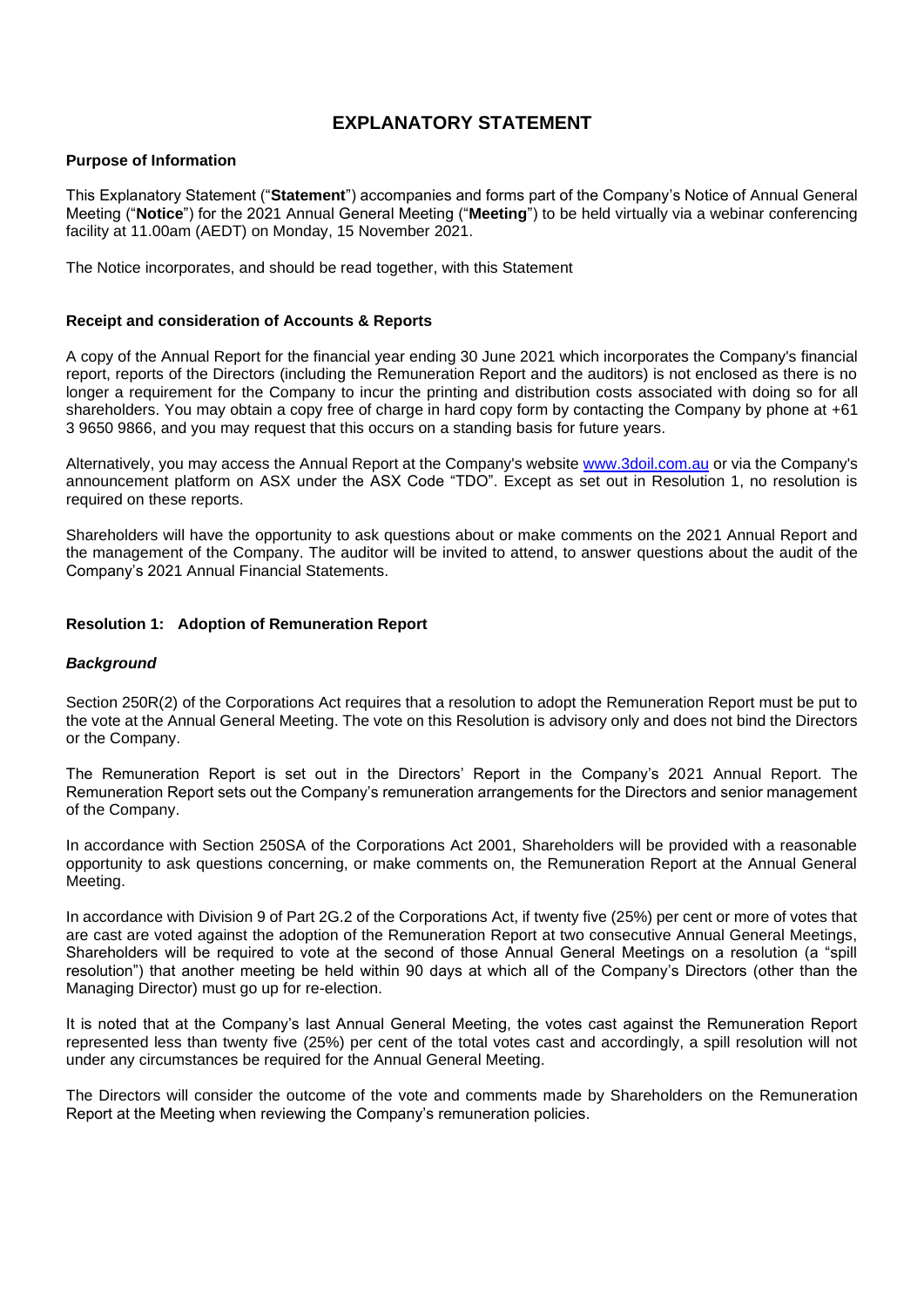#### *Board Recommendation*

Noting that each Director has a personal interest in their own remuneration from the Company (as such interests are described in the Remuneration Report) and, as described in the voting exclusions on this resolution (set out in the Notice of AGM), that each Director (or any Closely Related Party of a Director) is excluded from voting their shares on this resolution, the Directors unanimously recommend that shareholders vote in favour of Resolution 1 to adopt the Remuneration Report.

The Chair of the Meeting intends to vote undirected proxies in favour of this Resolution.

#### *Voting Exclusions*

See Note 6 for voting exclusions on this resolution.

#### **Resolution 2: Re-election of Mr Leo De Maria as a Director of the Company**

#### *Background*

The Constitution of the Company requires that at every Annual General Meeting, at least one Director must retire from office and provides that such Directors are eligible for re-election at the meeting. Mr Leo De Maria retires by rotation and, being eligible, offers himself for re-election.

Mr De Maria is a Chartered Accountant with extensive experience in company management, financial management, mergers and acquisitions and risk management.

#### *Board Recommendation*

The Board (with Mr De Maria abstaining), recommends that shareholders vote in favour of the re-election of Mr Leo De Maria.

The Chair of the Meeting intends to vote undirected proxies in favour of this Resolution.

#### *Voting Exclusions*

See Note 6 for voting exclusions on this resolution.

#### **Resolution 3: Approval of 10% Placement Facility**

#### *Background*

Broadly speaking and subject to a number of exceptions, Listing Rule 7.1 limits the amount of equity securities that the Company can issue without the approval of the Shareholders over any 12-month period to 15% of the fully paid ordinary shares it had on issue at the start of that period.

Listing Rule 7.1A enables an eligible entity to issue up to 10% of its issued share capital through placements over a 12 month period after the Annual General Meeting ("**10% Placement Facility**"). An eligible entity for the purposes of Listing Rule 7.1A is an entity that is not included in the S&P/ASX 300 Index and has a market capitalisation of \$300 million or less. The Company is, at the date of this Notice, an eligible entity. Note however that if, on the date of this Meeting, the market capitalisation of the Company exceeds \$300 million or the Company has been included in the S&P/ASX 300 Index, then this Resolution will no longer be effective and will be withdrawn.

The Company is seeking shareholder approval by way of a special resolution to have the ability, if required, to issue equity securities under the 10% Placement Facility. The effect of this Resolution is to allow the Directors to issue equity securities under Listing Rule 7.1A during the 10% Placement Period (as defined below) without, or in addition to, using the Company's 15% placement capacity under Listing Rule 7.1.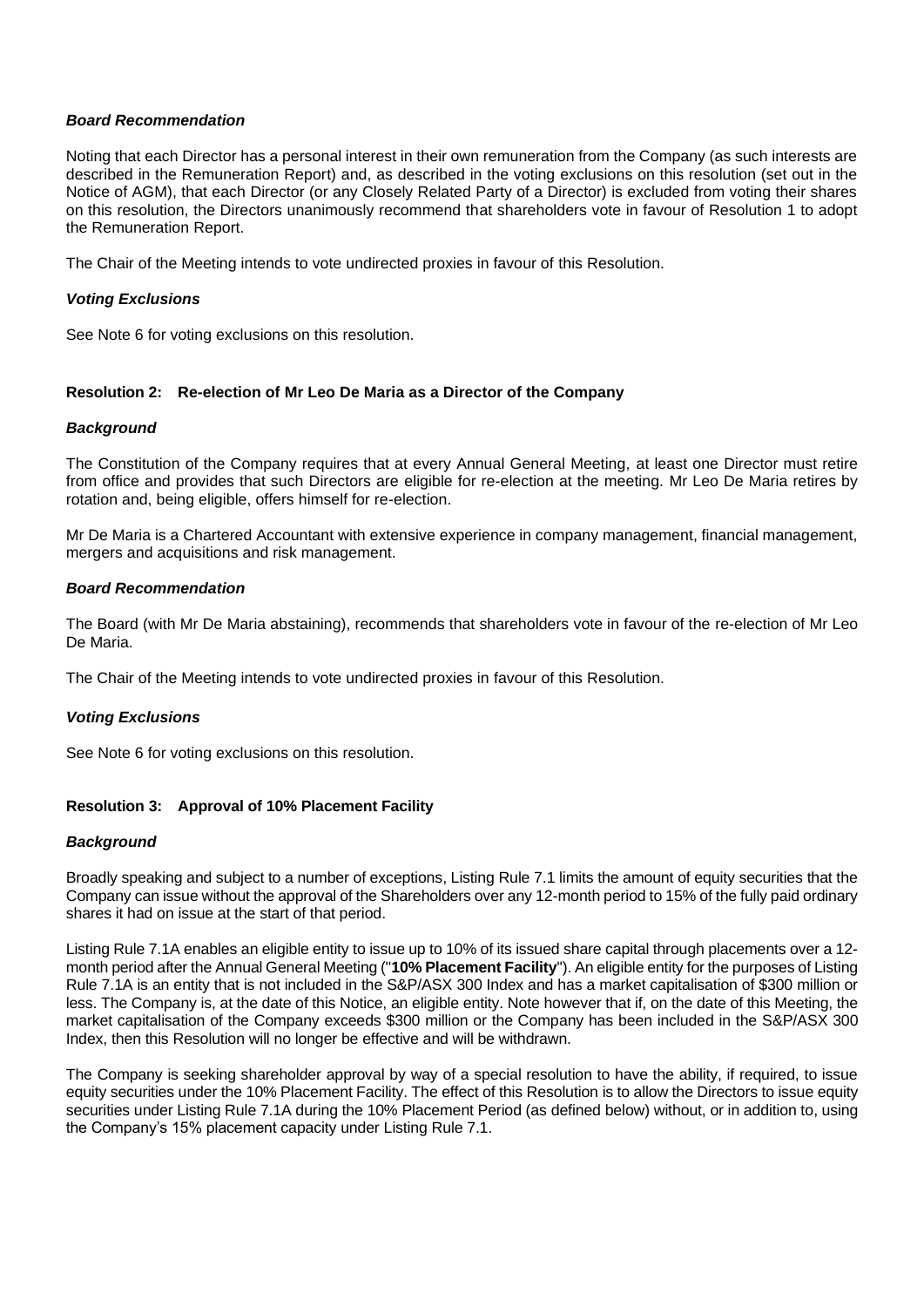#### *Placement Period*

Shareholder approval of the 10% Placement Facility under Listing Rule 7.1A commences on the date of this Annual General Meeting and expires on the first to occur of the following:

- (i) the date that is 12 months after the date of this Annual General Meeting;
- (ii) the time and date of the Company's next Annual General Meeting; and
- (iii) the time and date of the approval by shareholders of a transaction under Listing Rules 11.1.2 (a significant change to the nature or scale of activities) or 11.2 (disposal of main undertaking),

#### (**10% Placement Period**).

The Company will only issue and allot the equity securities approved under the 10% Placement Facility during the 10% Placement Period.

#### *Outcome of this Resolution*

If Shareholders approve this Resolution:

- the number of equity securities permitted to be issued under the 10% Placement Facility will be determined in accordance with the formula prescribed in Listing Rule 7.1A.2 (see below); and
- the Company will be able to issue equity securities up to the combined 25% limits in Listing Rules 7.1 and 7.1A without further shareholder approval.

If this Resolution is not passed, the Company will not be able to access the additional 10% capacity to issue equity securities without shareholder approval provided for in Listing Rule 7.1A and will remain subject to the 15% limit on issuing equity securities without shareholder approval set out in Listing Rule 7.1.

#### *Formula for calculating 10% Placement Facility*

The maximum number of equity securities that may be issued by the Company under the 10% Placement Facility pursuant to Listing Rule 7.1A2 is calculated in accordance with the following formula:

#### **(A x D) – E**

- **A** has the same meaning in Listing Rule 7.1 when calculating an entity's 15% placement capacity.
- **D** is 10%
- **E** is the number of equity securities issued or agreed to be issued under Listing Rule 7.1A.2 in the 12 months before the date of the issue or agreement to issue that are not issued with the approval of shareholders under Listing Rule 7.1 or 7.4.

The ability of an entity to issue equity securities under Listing Rule 7.1A is in addition to the entity's 15% placement capacity under Listing Rule 7.1. The actual number of equity securities that the Company will have capacity to issue under Listing Rule 7.1A will be calculated at the date of issue of the equity securities in accordance with the formula stated above.

#### *Type and number of equity securities*

Any equity securities issued under the 10% Placement Facility must be in the same class as an existing quoted class of equity securities of the Company. The Company, as at the date of the Notice, has on issue one class of quoted equity securities, being Shares as follows:

• 265,188,372 fully paid ordinary shares

#### *Minimum issue price and cash consideration*

The equity securities will be issued at an issue price of not less than 75% of the VWAP for the Company's equity securities in the same class calculated over the 15 trading days on which trades in that class were recorded immediately before: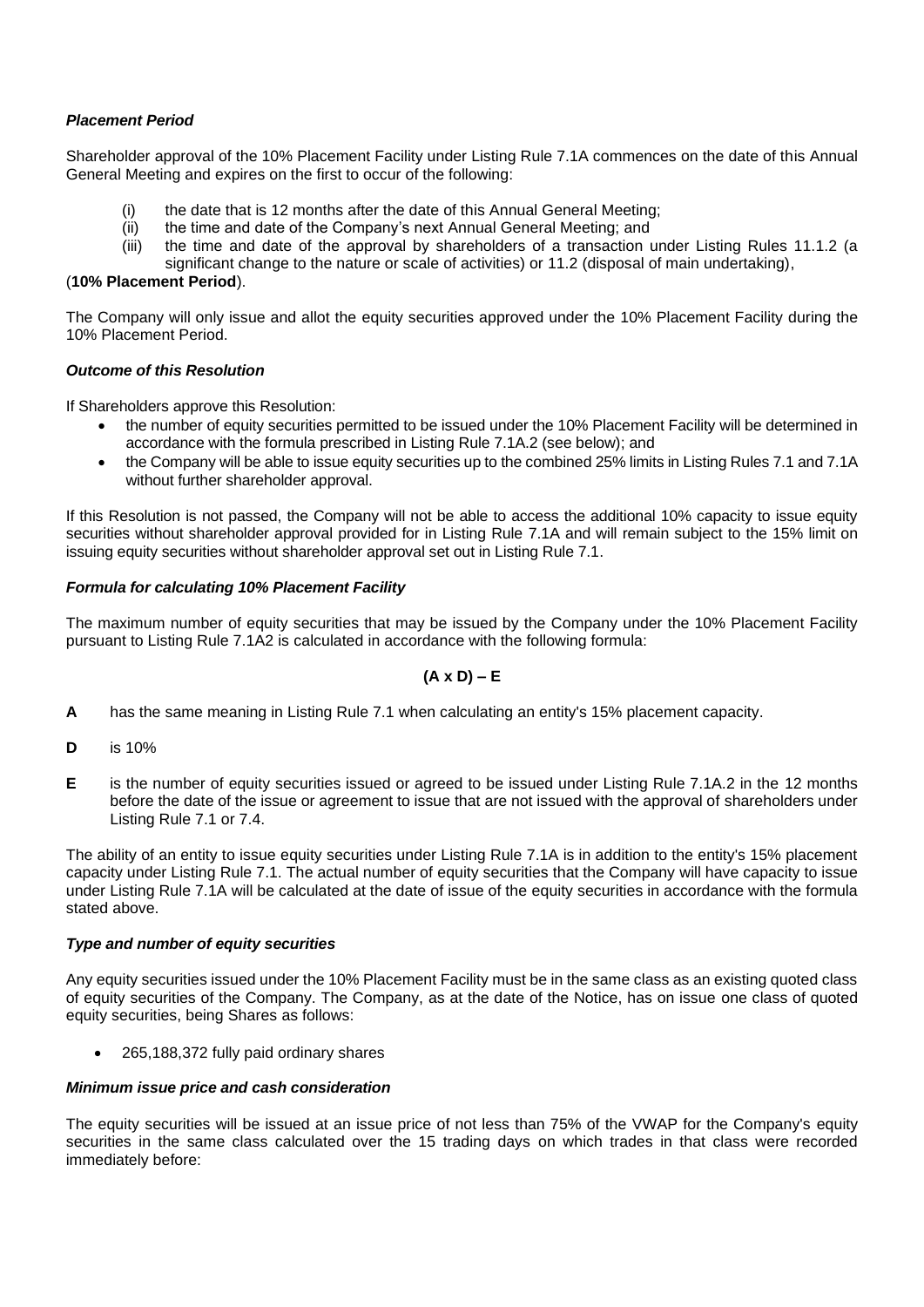- (i) the date on which the price at which the equity securities are to be issued is agreed by the Company and the recipient of the securities; or
- (ii) if the equity securities are not issued within 10 trading days of the date in paragraph (i) above, the date on which the equity securities are issued.

#### *Purpose of the funds raised*

The purposes for which the funds raised by an issue under the 10% Placement Facility may be used by the Company include:

- (i) consideration for the acquisition(s) of the new assets and investments, including the expenses associated with such acquisition(s); and
- (ii) continued expenditure on the Company's current business and/or general working capital.

### *Risk of economic and voting dilution*

If this Resolution is approved by Shareholders and the Company issues equity securities under the 10% Placement Facility, the existing Shareholders' voting power in the Company will be diluted as shown in the dilution table below.

Shareholders may be exposed to economic risk and voting dilution, including the following:

- (i) the market price for the Company's equity securities may be significantly lower on the date of the issue of the equity securities than on the date of the Annual General Meeting; and
- (ii) the equity securities may be issued at a price that is at a discount to the market price for the Company's equity securities on the issue date,

which may have an effect on the amount of funds raised by the issue of the equity securities.

The dilution table shows the hypothetical dilution of existing Shareholders on the basis of the market price of Shares as at 11 October 2021 (**Current Share Price**) and the current number of Shares for variable "A" calculated in accordance with the formula in Listing Rule 7.1A(2) as at the date of this Notice.

The dilution table also shows:

- two examples where variable "A" has increased by 50% and 100%. Variable "A" is based on the number of Shares the Company has on issue. The number of Shares on issue may increase as a result of issues of Shares that do not require Shareholder approval (for example, a pro rata entitlements issue or scrip issued under a takeover offer) or future specific placements under Listing Rule 7.1 that are approved at a future Shareholders' meeting; and
- two examples of where the issue price of Shares has decreased by 50% and increased by 100% as against the current market price.

|                                                                       |                               | <b>Issue Price</b>         |                                      |                             |
|-----------------------------------------------------------------------|-------------------------------|----------------------------|--------------------------------------|-----------------------------|
|                                                                       |                               | \$0.0275                   | \$0.055                              | \$0.110                     |
| Variable 'A' in Listing                                               |                               | 50% decrease<br>in Current | <b>Current Share</b><br><b>Price</b> | 100% increase<br>in Current |
| <b>Rule 7.1A.2</b>                                                    |                               | <b>Share Price</b>         |                                      | <b>Share Price</b>          |
| <b>Current Variable A</b><br>265,188,372 Shares                       | 10% Voting<br><b>Dilution</b> | 26,518,837 Shares          |                                      |                             |
|                                                                       | <b>Funds raised</b>           | \$729,268                  | \$1,458,536                          | \$2,917,072                 |
| 50% increase in<br>current Variable A<br>397,782,558 Shares           | 10% Voting<br><b>Dilution</b> | 39,778,256 Shares          |                                      |                             |
|                                                                       | <b>Funds raised</b>           | \$1,093,902                | \$2,187,804                          | \$4,375,608                 |
| 100% increase in<br><b>current Variable A</b><br>530, 376, 744 Shares | 10% Voting<br><b>Dilution</b> |                            | 53,037,674 Shares                    |                             |
|                                                                       | <b>Funds raised</b>           | \$1,458,536                | \$2,917,072                          | \$5,834,144                 |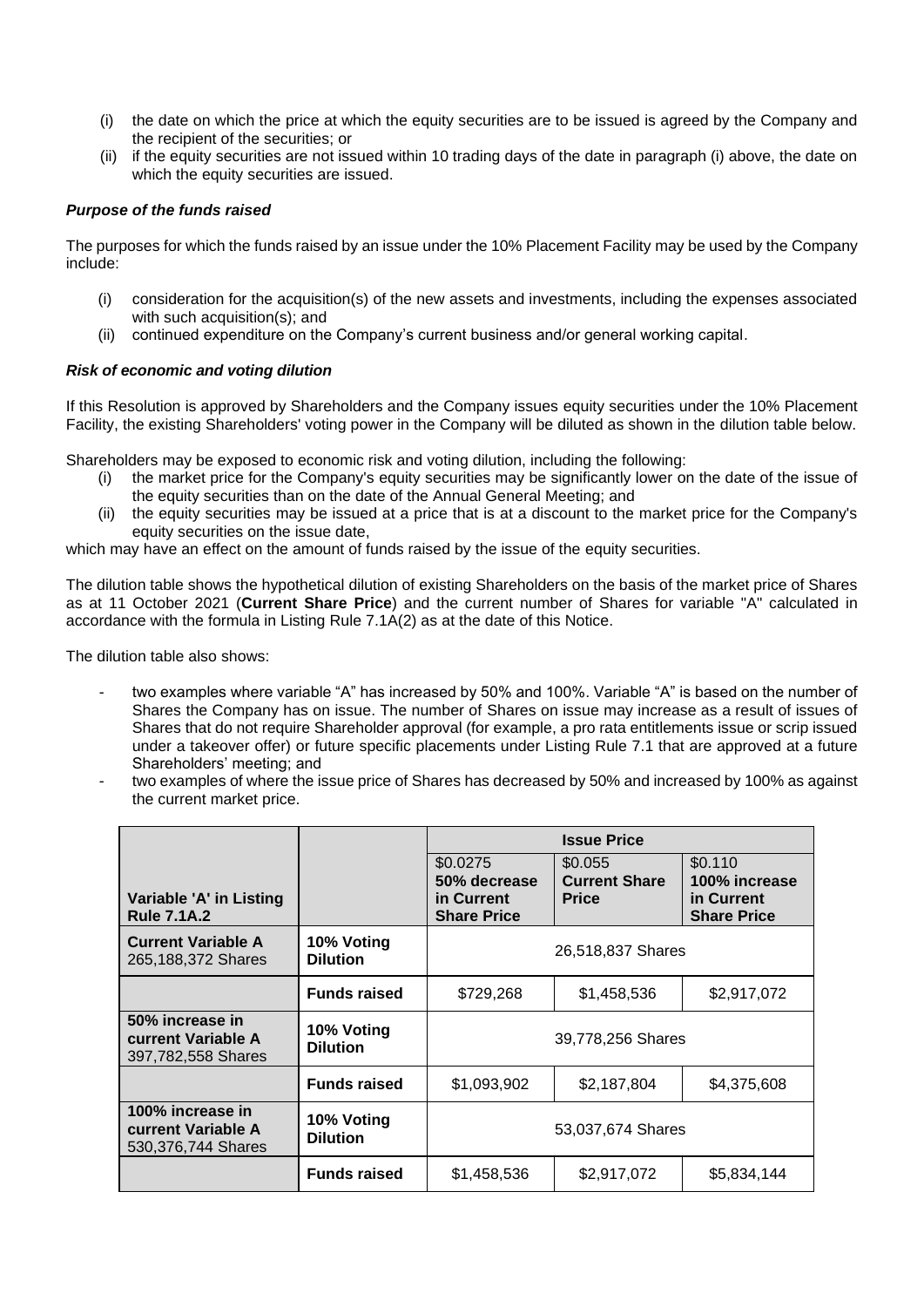This dilution table has been prepared on the following assumptions:

- The Company issues the maximum number of equity securities available under the 10% Placement Facility;
- No Performance Rights are exercised into Shares or other convertible securities are converted to Shares before the date of the issue of the Equity Securities;
- The 10% voting dilution reflects the aggregate percentage dilution against the issued share capital at the time of issue. This is why the voting dilution is shown in each example as 10%.
- The table does not show an example of dilution that may be caused to a particular Shareholder by reason of placements under the 10% Placement Facility, based on that Shareholder's holding at the date of the Annual General Meeting.
- The table shows only the effect of issues of equity securities under Listing Rule 7.1A, not under the 15% placement capacity under Listing Rule 7.1.
- The issue of equity securities under the 10% Placement Facility consists only of Shares.
- The Current Share Price is \$0.055 being the closing price of the Shares on ASX on 11 October 2021.

#### *Allocation Policy*

The Company's allocation policy is dependent on the prevailing market conditions at the time of any proposed issue pursuant to the 10% Placement Facility. The identity of the allottees of Equity Securities will be determined on a case-by-case basis having regard to relevant factors including, but not limited to, the following:

- (i) the methods of raising funds that are available to the Company, including but not limited to, rights issues or other issues in which existing security holders can participate;
- (ii) the effect of the issue of the equity securities on the control of the Company;
- (iii) the financial situation and solvency of the Company; and
- (iv) advice from corporate, financial and broking advisers (if applicable).

The allottees under the 10% Placement Facility have not been determined as at the date of this Notice but may include existing substantial Shareholders, subject to compliance with Listing Rule 10.11, and/or new Shareholders who are not related parties or associates of a related party of the Company.

## *Previous issues*

The Company:

- (i) has not issued, nor agreed to issue, any equity securities under Rule 7.1A.2 in the 12-month period preceding the date of the Meeting; and
- (ii) had not agreed, before the 12-month period referred to in the preceding paragraph, to issue any equity securities under rule 7.1A.2 where such securities remain unissued as at the date of the Meeting.

#### *Special Resolution*

The ability to issue equity securities under the 10% Placement Facility is subject to shareholder approval by way of a special resolution. This means it requires approval of 75% of the votes cast by Shareholders present or represented, and eligible to vote.

#### *Board Recommendation*

The Directors of the Company believe that this Resolution is in the best interests of the Company and recommend that Shareholders vote in favour of this Resolution.

The Chair of the Meeting intends to vote undirected proxies in favour of this Resolution.

#### *Voting Exclusions*

See Note 6 for voting exclusions on this resolution.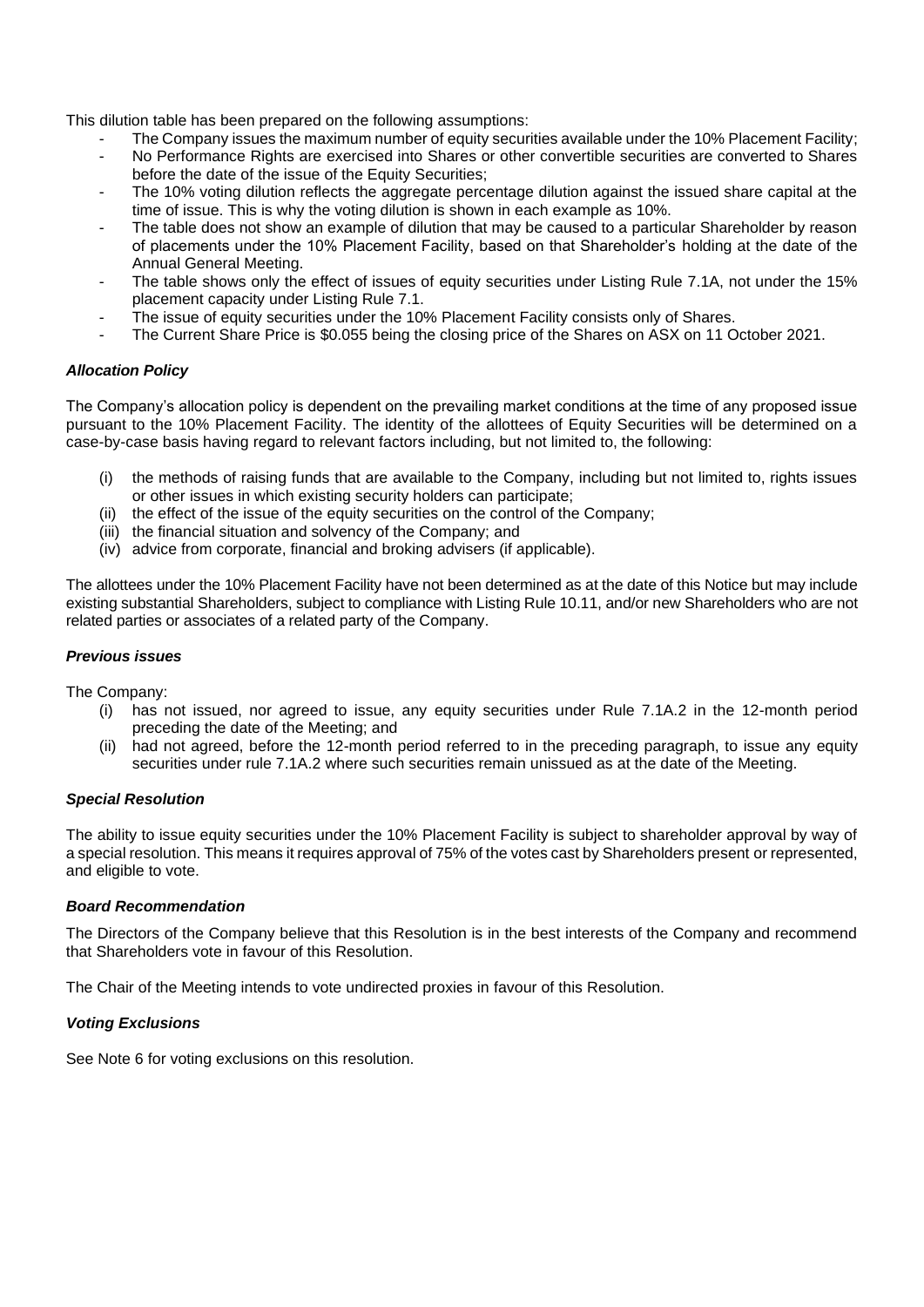# **GLOSSARY**

The following terms have the following meanings in this Explanatory Statement:

"**\$**" means Australian Dollars;

"**10% Placement Facility**" has the meaning as defined in the Explanatory Statement for Resolution 3;

"**10% Placement Period Facility**" has the meaning as defined in the Explanatory Statement for Resolution 3;

"**Annual Report**" means the Directors' Report, the Financial Report, and Auditor's Report, in respect to the year ended 30 June 2021;

"**ASX**" means ASX Limited ABN 98 008 624 691 or the Australian Securities Exchange, as the context requires;

"**Auditor's Report**" means the auditor's report on the Financial Report;

"**AEDT**" means Australian Eastern Daylight Standard Time.

"**Board**" means the Directors acting as the board of Directors of the Company or a committee appointed by such board of Directors;

"**Chairman**" means the person appointed to chair the Meeting of the Company convened by the Notice;

#### "**Closely Related Party**" means:

- (a) a spouse or child of the member; or
- (b) has the meaning given in section 9 of the Corporations Act.

"**Company**" means 3D Oil Limited ACN 105 597 279;

"**Constitution**" means the constitution of the Company as at the date of the Meeting;

"**Corporations Act**" means the Corporations Act 2001 (Cth);

"**Director**" means a Director of the Company;

"**Directors Report**" means the annual directors' report prepared under Chapter 2M of the Corporations Act for the Company and its controlled entities;

"**Equity Security**" has the same meaning as in the Listing Rules;

"**Explanatory Statement**" means the explanatory statement which forms part of the Notice;

"**Financial Report**" means the annual financial report prepared under Chapter 2M of the Corporations Act for the Company and its controlled entities;

"**Key Management Personnel**" means persons having authority and responsibility for planning, directing and controlling the activities of the Company, directly or indirectly, including any Director (whether executive or otherwise) of the Company;

"**Listing Rules**" means the Listing Rules of the ASX;

"**Meeting**" has the meaning given in the introductory paragraph of the Notice;

"**Notice**" means the Notice of Meeting accompanying this Explanatory Statement;

"**Proxy Form**" means the proxy form attached to the Notice;

"**Remuneration Report**" means the remuneration report which forms part of the Directors' Report of 3D Oil Limited for the financial year ended 30 June 2021 and which is set out in the 2021 Annual Report.

"**Resolution**" means a resolution referred to in the Notice;

"**Section**" means a section of the Explanatory Statement;

"**Share**" means a fully paid ordinary share in the capital of the Company;

"**Shareholder**" means shareholder of the Company;

"**VWAP**" means volume weighted average price.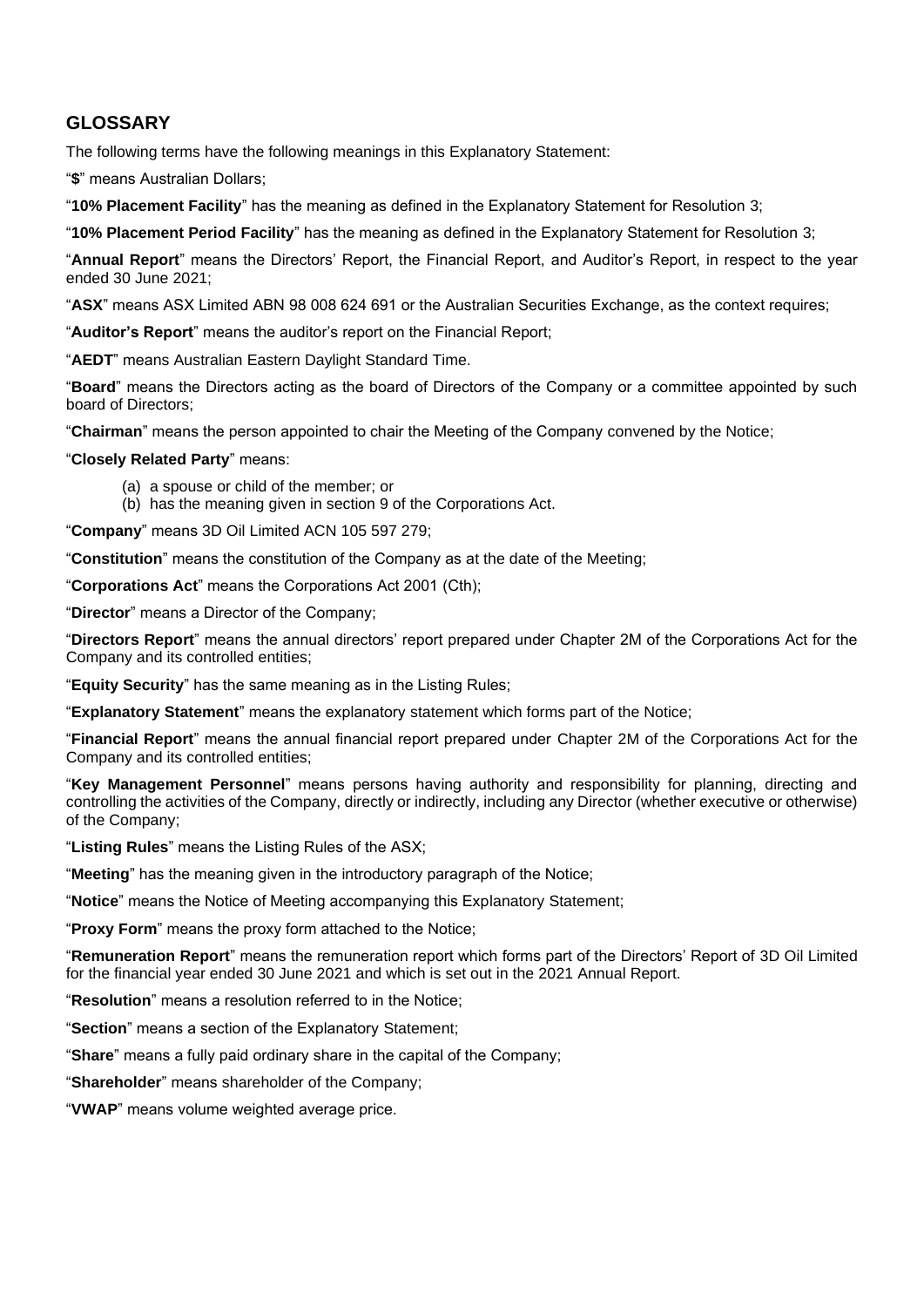

# **Need assistance?**



**Phone:** 1300 850 505 (within Australia) +61 3 9415 4000 (outside Australia)

**Online:** www.investorcentre.com/contact



# **YOUR VOTE IS IMPORTANT**

For your proxy appointment to be effective it must be received by **11:00am (AEDT) on Saturday, 13 November 2021.**

# **Proxy Form**

\*L000001\*

## **How to Vote on Items of Business Lodge your Proxy Form:**

All your securities will be voted in accordance with your directions.

#### **APPOINTMENT OF PROXY**

**Voting 100% of your holding:** Direct your proxy how to vote by marking one of the boxes opposite each item of business. If you do not mark a box your proxy may vote or abstain as they choose (to the extent permitted by law). If you mark more than one box on an item your vote will be invalid on that item.

**Voting a portion of your holding:** Indicate a portion of your voting rights by inserting the percentage or number of securities you wish to vote in the For, Against or Abstain box or boxes. The sum of the votes cast must not exceed your voting entitlement or 100%.

**Appointing a second proxy:** You are entitled to appoint up to two proxies to attend the meeting and vote on a poll. If you appoint two proxies you must specify the percentage of votes or number of securities for each proxy, otherwise each proxy may exercise half of the votes. When appointing a second proxy write both names and the percentage of votes or number of securities for each in Step 1 overleaf.

**A proxy need not be a securityholder of the Company.**

#### **SIGNING INSTRUCTIONS FOR POSTAL FORMS**

**Individual:** Where the holding is in one name, the securityholder must sign.

**Joint Holding:** Where the holding is in more than one name, all of the securityholders should sign.

**Power of Attorney:** If you have not already lodged the Power of Attorney with the registry, please attach a certified photocopy of the Power of Attorney to this form when you return it.

**Companies:** Where the company has a Sole Director who is also the Sole Company Secretary, this form must be signed by that person. If the company (pursuant to section 204A of the Corporations Act 2001) does not have a Company Secretary, a Sole Director can also sign alone. Otherwise this form must be signed by a Director jointly with either another Director or a Company Secretary. Please sign in the appropriate place to indicate the office held. Delete titles as applicable.

#### **PARTICIPATING IN THE MEETING**

#### **Corporate Representative**

If a representative of a corporate securityholder or proxy is to participate in the meeting you will need to provide the appropriate "Appointment of Corporate Representative". A form may be obtained from Computershare or online at www.investorcentre.com/au and select "Printable Forms".

#### **Online:**

Lodge your vote online at

www.investorvote.com.au using your secure access information or use your mobile device to scan the personalised QR code.

Your secure access information is



**Control Number: SRN/HIN:** 

For Intermediary Online subscribers (custodians) go to www.intermediaryonline.com

**By Mail:**

Computershare Investor Services Pty Limited GPO Box 242 Melbourne VIC 3001 Australia

**By Fax:**

1800 783 447 within Australia or +61 3 9473 2555 outside Australia



**PLEASE NOTE:** For security reasons it is important that you keep your SRN/HIN confidential.